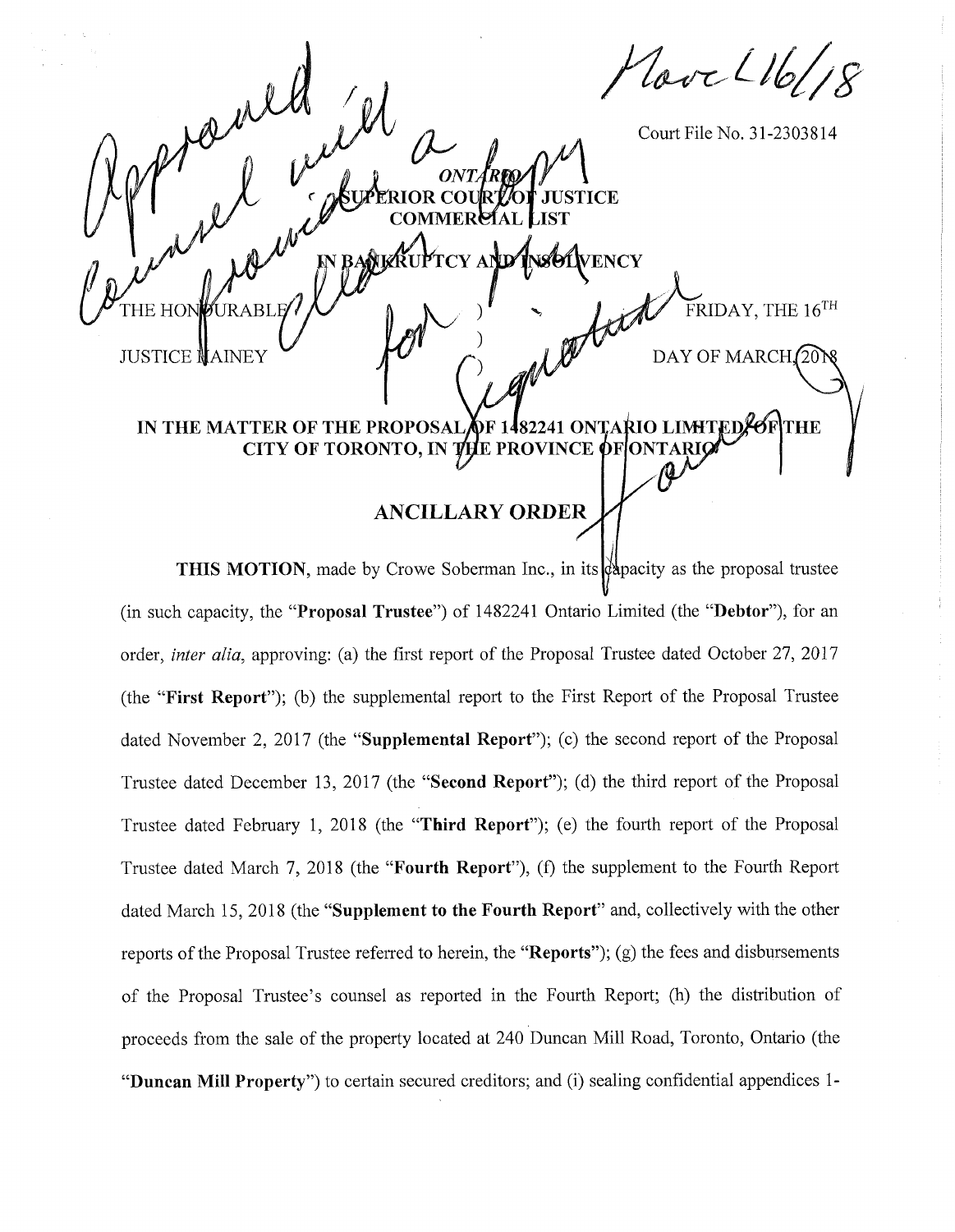**5** to the Fourth Report (the **"Confidential Appendices"),** was heard this day at **330** University Avenue, Toronto, Ontario.

**ON READING** the Reports and the appendices thereto, the fee affidavit of Steven L. Graffsworn March 7, 2018 (the **"Fee Affidavit"),** the affidavit of Alain Checroune sworn March 13, 2018, the affidavit of Ivan Mitchell Merrow sworn March 14, 2018, and on hearing the submissions of counsel for the Proposal Trustee, counsel for the Debtor and such other counsel as were present, no one appearing for any other person on the service list, although properly served as appears from the affidavits of service of Diana Saturno and Diana McMillen sworn March 8, 2018, filed,

1. **THIS COURT ORDERS** that the time for service of the notice of motion and the motion record is hereby abridged and validated so that this motion is properly returnable today and hereby dispenses with further service thereof.

2. **THIS COURT ORDERS** that the First Report and the activities of the Proposal Trustee described therein be and are hereby approved.

3. **THIS COURT ORDERS** that the Supplemental Report and the activities ofthe Proposal Trustee described therein be and are hereby approved.

4. **THIS COURT ORDERS** that the Second Report and the activities of the Proposal Trustee described therein be and are hereby approved.

**5. THIS COURT ORDERS** that the Third Report and the activities ofthe Proposal Trustee described therein be and are hereby approved.

6. **THIS COURT ORDERS** that the Fourth Report and the activities of the Proposal Trustee described therein be and are hereby approved.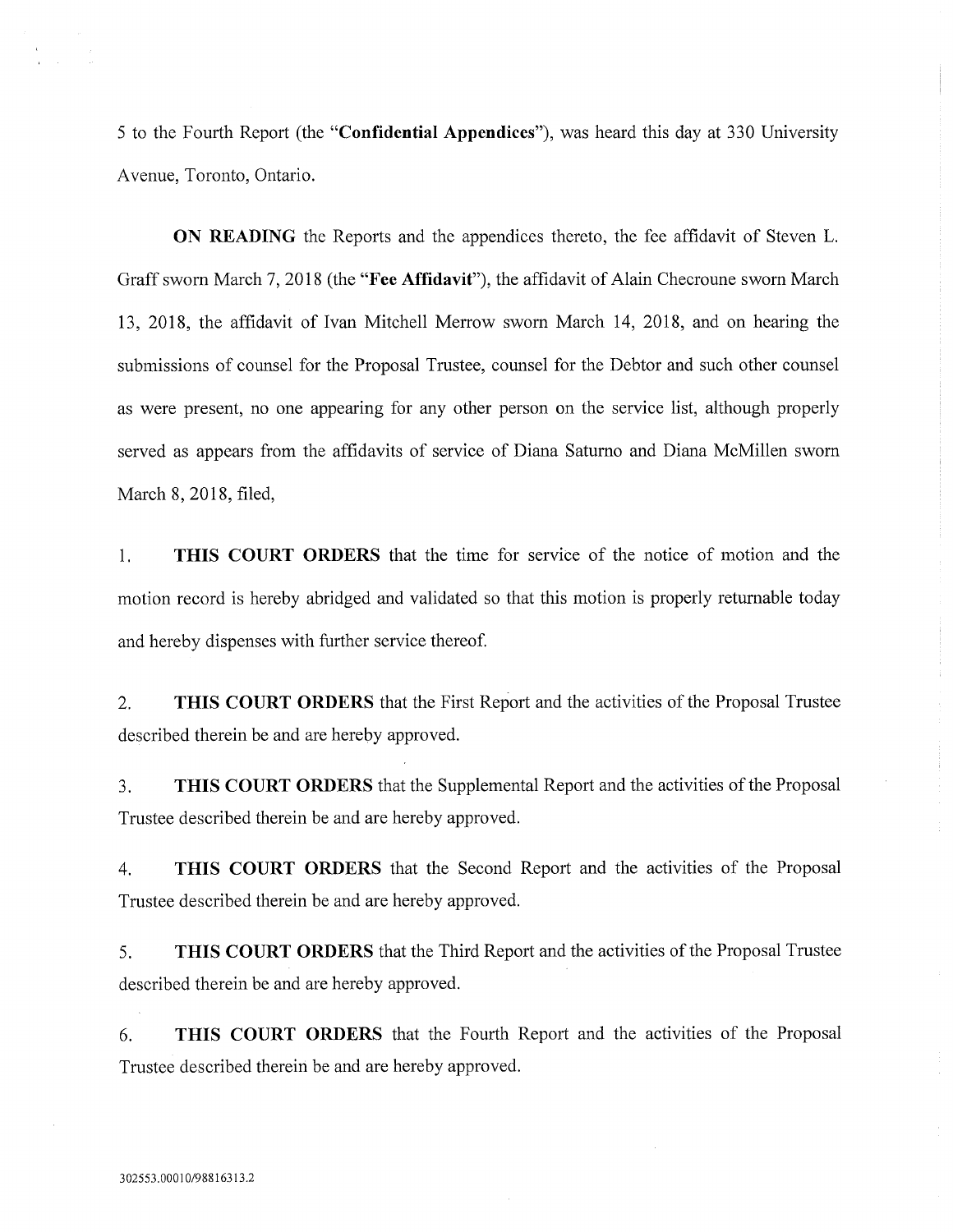7. **THIS COURT ORDERS** that the Supplement to the Fourth Report and the activities of the Proposal Trustee described therein be and are hereby approved.

8. **THIS COURT ORDERS** that the fees and disbursements of the Proposal Trustee's counsel as described in the Fourth Report and as set out in the **fee Affidavits**, be and are hereby approved.

9. **THIS COURT ORDERS** that the Proposal Trustee be and is hereby authorized, without further Order of this Court, to distribute amounts received pursuant to the APS (as defined in the Fourth Report), as follows:

(a) to Dan Realty Corporation, E. Manson Investments Limited and Copperstone Investments Limited (collectively, the **"First Mortgagees"),** on account of the amounts owing to the First Mortgagees by the Debtor in accordance with the charge registered on title to the Duncan Mill Property as Instrument Nos. AT935525 and AT4236037 (the **"First Charge"),** up to the amounts of-the Debtor's secured indebtedness owing to the First Mortgagees for principal andinterest, as secured by the First Charge;

statement<br>attached a

Exhibit

to she

listed in the

Report, less

 $\Box$ 

for 3 menths

 $(c)$ 

Supplement<br>to the

Fourth

the amoun

interest

which shall<br>be usishipedd

death wish Trustee 4

hat

 $\heartsuit$ 

on the Court's determination

ada

o -f #

(b) to the First Mortgagees, on account of the amounts owing to the First Mortgagees by the Debtor in accordance with the Property Tax Dip Loan (as defined in the Fourth Report), as secured by the Tax Dip Lender's Charge (as defined in the Fourth Report), up to the amount of the Debtor's secured indebtedness owing to the First Mortgagees for principal and interest, as secured by the Tax Dip Lender's Charge; and

To-Jantodee-Tnyestments-Ltd^ and Meadowshire.Investments Ltd. (together. the **"Second Mortgagees"**), on account of the amounts owing to the Second ^ Mortgagees by the Debtor in accordance with theXharge registered on title to the *<sup>J</sup>* Duncan Mill Property as Instrument No<sub>v</sub>AT4349221 (the "Second Charge"), up  $\left\{\begin{array}{c} 1 \text{ is the number of the } \text{Debtor's secured} \text{ indebtedness owing to the Second} \end{array}\right\}$ Mortgagees for principal and interest, as secured by the Second Charge, less an amount sufficient to satisfy the indebtedness-owing-by the Debtor to-Devry Smith

 $\alpha$   $C$  and  $\beta$ *-* A 302553.00010/98816313.2 98816313.2<br>> below, profiled that the First Mortgage ees may seek to paragraph  $\frac{1}{2}$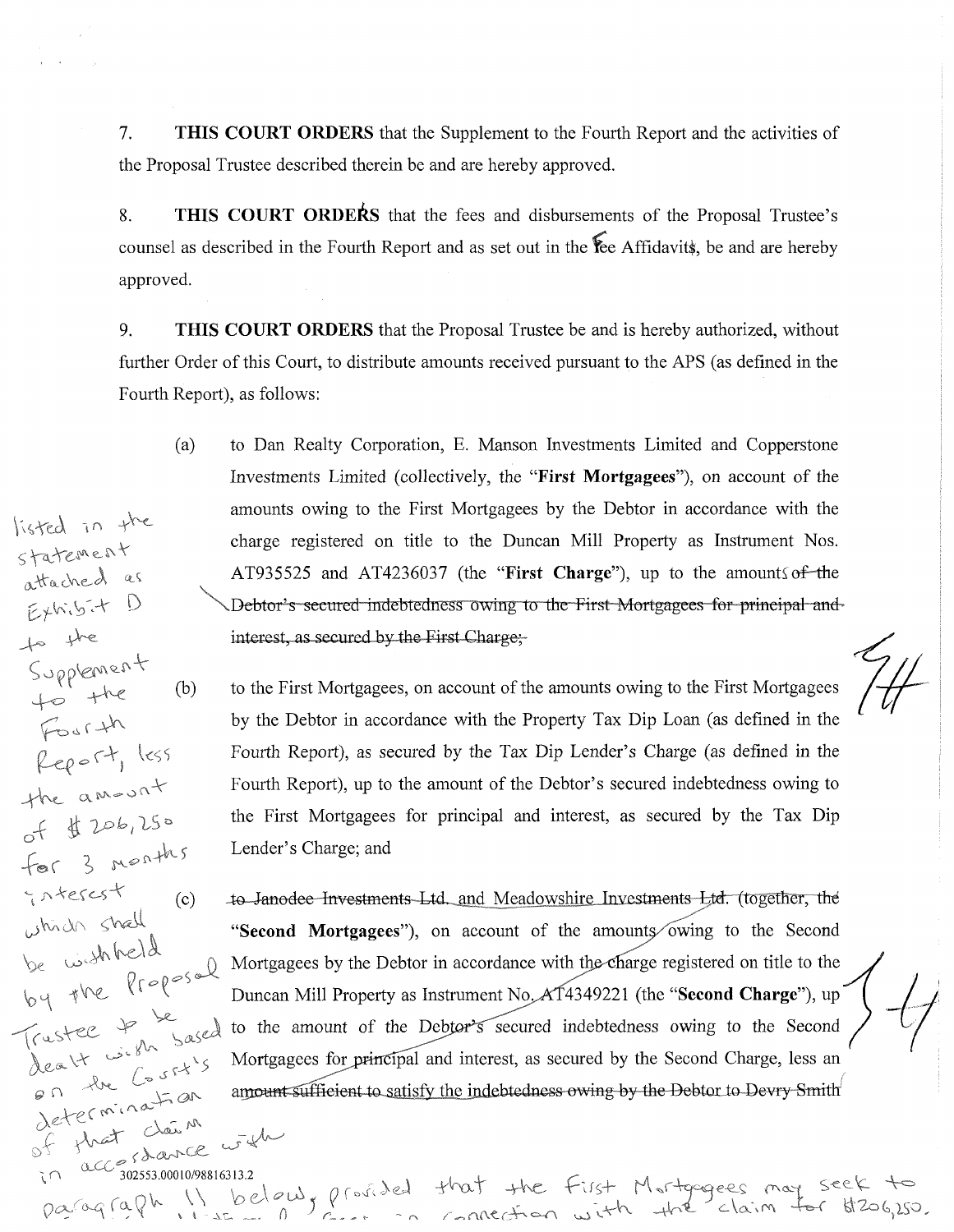Frank LLP pursuant to a writ of execution registered effective December 15, 2015 (the "Retained Amount"). The Proposal Trustee shall hold the Retained Amount in trust pending further Ørder of the Court.

10. THIS COURT ORDERS that the Confidential Appendices be, and are hereby, sealed pending the closing of the Transaction (as defined in the Fourth Report) or until further Order of the Court.

 $\rightarrow$ tain

THIS COURT ORDERS that the following issues  $\begin{pmatrix} 1 & 1 \\ 1 & 1 \end{pmatrix}$ shell be determined a by way of oral argument on March 28, 2018 or as further directed by the Court: (a) the claim by the First Mastgagees for  $$206,250$  for 3 months<sup>1</sup> interest;

(b) the issue of whether the order of Justice Whitaker dated October 27, 2014 affects He validity onless enforceability of the Scord Charge; = 1<br>(c) the issue of the interest rate under the Scrand Charge as raised by the Debtor; and (a) the inject of the DSF Writ (or defined in He Supplement to the Fourth Report), it are, on the amount secured by the Science 302553.00010/98816313.2 Charge.